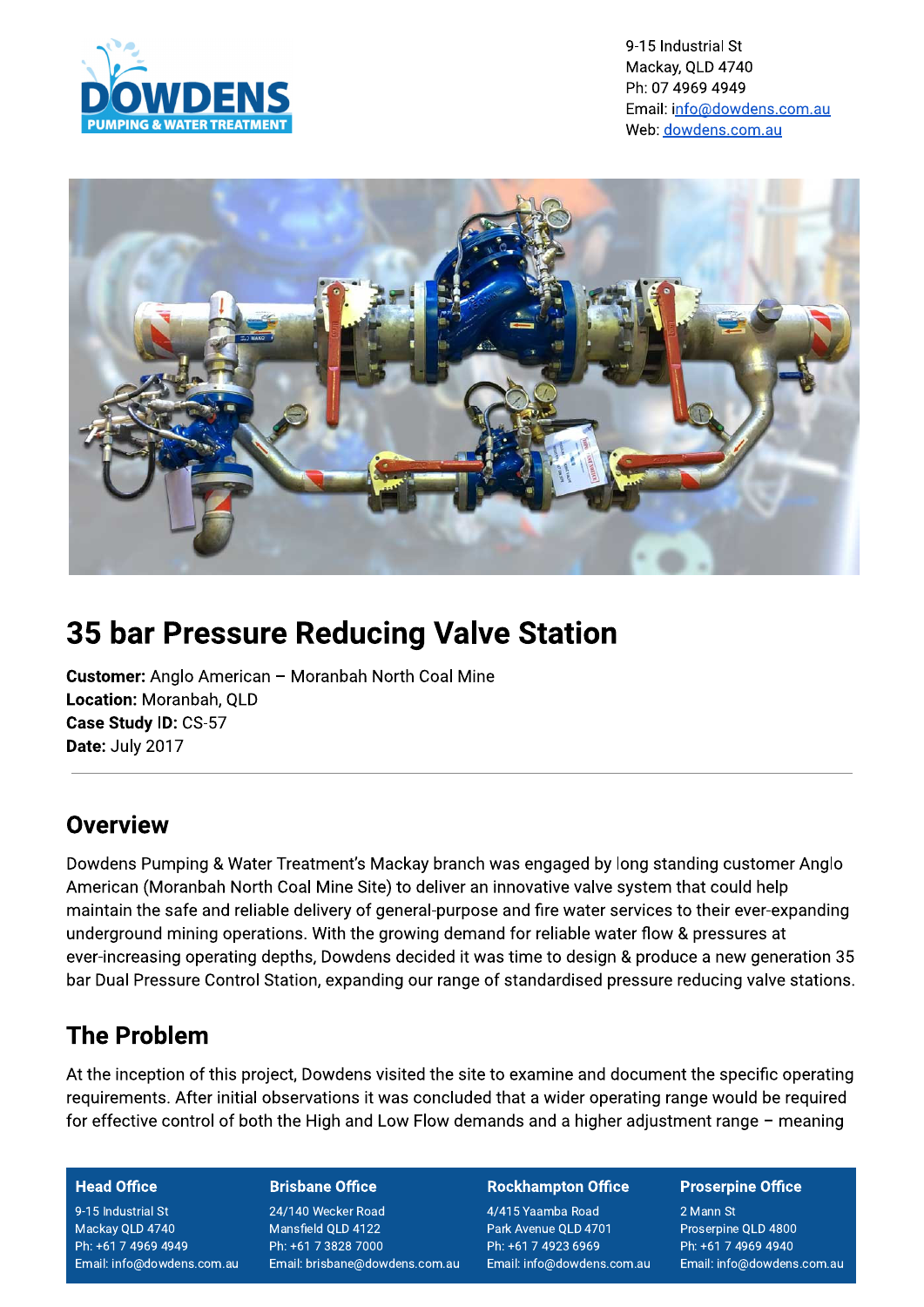

9-15 Industrial St Mackay, QLD 4740 Ph: 07 4969 4949 Email: info@dowdens.com.au Web: dowdens.com.au

the standard Dowdens 25 bar Pressure Reducing Valve Station needed to be modified to suit this application. This higher pressure is not normally encountered with Queensland underground mine water supply systems so unique and customised hydraulic control layouts, pilots and hardware were seamlessly incorporated into the build by the Dowdens Mackay Workshop and Project Engineers.



### **Our Solution**

Dowdens Pumping & Water Treatment fabricate and fit out a range of standardised pressure reducing valve stations, but this station required a higher pressure rating not available with our standard off the shelf systems that are available in 16/25 bar (35/40 bar rated systems are built to order). Dowdens have manufactured these products for many years to help our resource industry customers arrest any water pressure spikes and/or surges in pipe systems and to aid these mines operating within and remaining fully compliant with Queensland Government Mine Site Compliance legislation, standards & guidelines.

This new Dual Pressure Control Station has been built to optimise plant reaction speeds, allow for greater operating ranges from between  $2 - 35$  bar and is manufactured with high-quality, reliable and readily available components. The design needs for the new Dual Pressure Control Station were borne primarily from Dowdens detailed underground observations of hydraulic occurrences within the mines existing water network. Working closely with the mines water infrastructure operators Dowdens were able to engineer, manufacture and deliver a product that increased the reliability of their mine water supply systems and assisted with premeditated preventative maintenance routines.

All design, fabrication, installation and commissioning of the 35 bar Pressure Reducing Valve Station was undertaken by Dowdens Mackay's in-house Engineering, Fabrication & Workshop Departments. With a history of successful installations over the past 20 years throughout the Queensland Mining Sector Dowdens Pumping & Water Treatment have the ability to expertly design/manufacture/install and commission specialised pumping and water treatment solutions that are built primarily in-house & onsite to our client's specific unique requirements.

Dowdens dedicated departments of industry trained engineers, draftsmen, project managers, sales staff and tradespeople including fitters, mechanics, poly welders, machinists, plumbers, electricians and boilermakers enable us to offer an unmatched range of world-class engineering solutions for any type of

#### **Head Office**

9-15 Industrial St Mackay QLD 4740 Ph: +61 7 4969 4949 Email: info@dowdens.com.au

#### **Brisbane Office**

24/140 Wecker Road Mansfield QLD 4122 Ph: +61 7 3828 7000 Email: brisbane@dowdens.com.au

#### **Rockhampton Office**

4/415 Yaamba Road Park Avenue QLD 4701 Ph: +61 7 4923 6969 Email: info@dowdens.com.au

#### **Proserpine Office**

2 Mann St Proserpine QLD 4800 Ph: +61 7 4969 4940 Email: info@dowdens.com.au